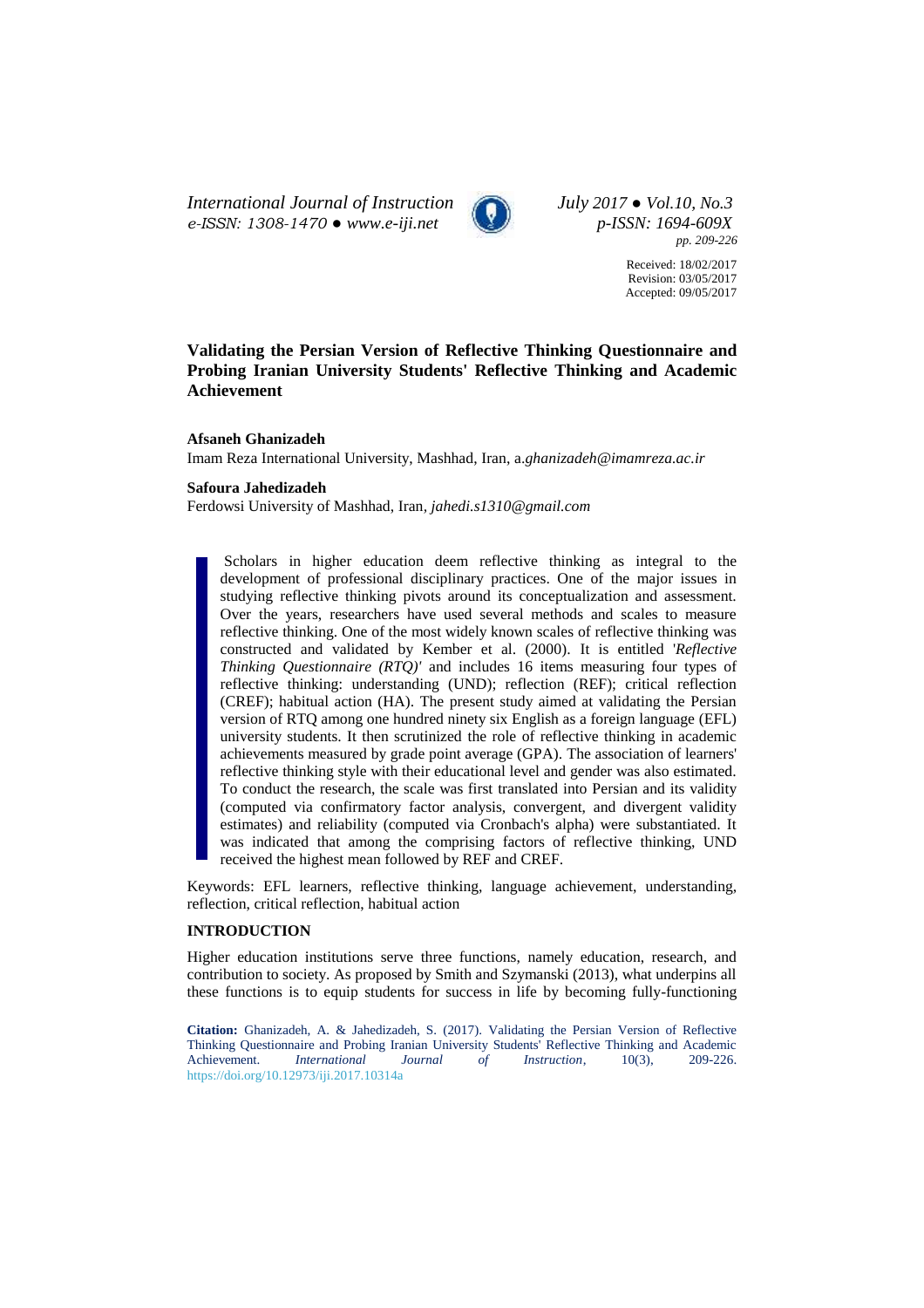members of the society. The characteristics of higher education formulated based on interaction, exploration, and problem solving tasks provide the opportunities for learners to enhance their higher order abilities. Due to the wide-ranging functions of higher education, students tend to look beyond the surface of the new subject material and move towards mental reflections, a process known as reflective thinking which is acknowledged to be as one of the key skills towards sustainable development in higher education institutions (Dawe, Jucker, & Martin, 2005). In effect, researchers in the domain of higher education conceived reflective thinking as integral to the development of professional disciplinary practices (Barton & Ryan, 2014). It is also contended that in recent years, the notion of reflective thinking is increasingly incorporated to higher educational discourses (Moore, 2011). The term "reflection", or "reflective thinking" is defined as "active, persistent, and careful consideration of any belief or supposed form of knowledge in the light of the grounds that support it and the conclusion to which it tends" (Dewey, 1933, p. 118). In other words, reflective thinking is an active and continuous process of thinking about any subject matter which encourages and guides the learning process and involves a state of perplexity, hesitation, doubt, and mental difficulty as well as an act of inquiring, hunting, and searching to solve the sophisticated issues.

As far as the components of reflection are concerned, Mezirow (1977) introduced the four main constructs of reflective thinking, namely; habitual action, understanding, reflection, and critical reflection. Habitual action is defined as "what has been learnt before and through frequent use that is performed automatically or with little conscious thought. Common examples are using a keyboard or riding a bicycle" (Kember, Leung, Jones, & Loke, 2000, p. 383). The second component, i.e., understanding is the application of prior knowledge with no thoughtful evaluation. An obvious example is 'book reading' of university students. Commensurate with Bloom's (1979) taxonomy, knowledge, comprehension, application, analysis and synthesis categories would generally be positioned in understanding calibration. The third subscale is reflective learning which is "the process of internally examining and exploring an issue of concern, triggered by an experience, which creates and clarifies meaning in terms of self, and which results in a changed conceptual perspective" (Kember, et al., 2000, p. 384). The last category is critical reflection which involves an awareness of the reasons behind our perceptions, emotions, and actions. This entails realizing that our activities are regulated by our values and beliefs and requires a critical appraisal of our assumptions from conscious and unconscious prior learning and their outcomes.

# **REVIEW OF LITERATURE**

Studies on reflective thinking have paid primary attention towards reflective thinking among teachers (e.g., Shokouhi, Moghimi, & Hosseinzadeh, 2015). Only recently students' reflective thinking found its way to research studies. These studies have been mainly concerned with the nexus between student reflective thinking and some other variables such as; learning approaches, self-efficacy, and academic performance, student self-assessment of reflection and teacher-awarded marks (Lim-Ng, 2009), reasoning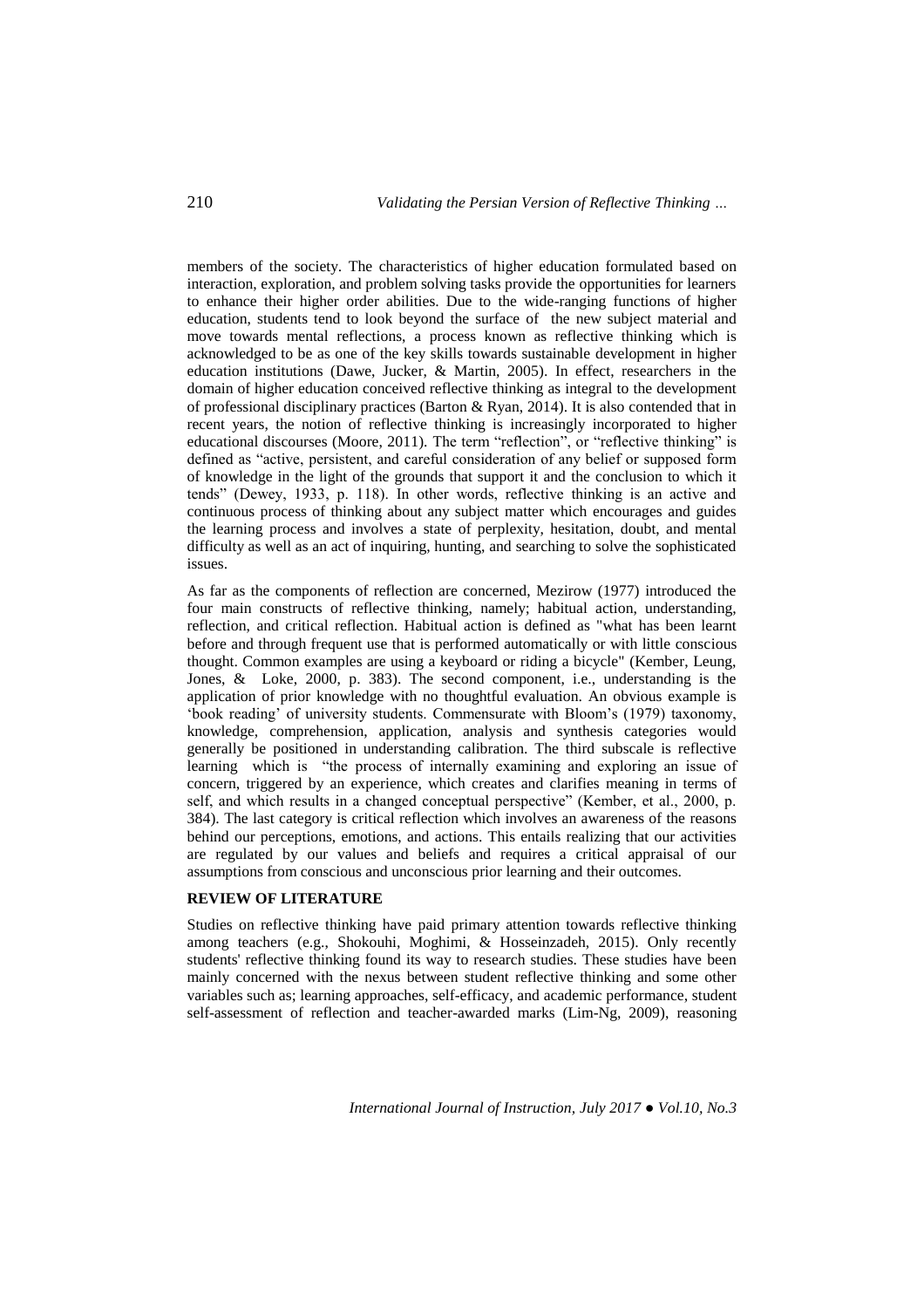ability, intellectual stimulation, and motivation (Sargent, 2015), critical thinking, selfmonitoring, and academic achievement (Ghanizadeh, 2016).

One of the major snags in studying reflective thinking revolves around its conceptualization and assessment. Over the years, researchers have used several methods and approaches to measure reflective thinking (Kalk, Luik, Taimalu, & Täht, 2014). In particular, these methods include: qualitative approach (e.g., Maaranen  $\&$ Krokfors, 2007) which comprise ethnographic field notes and audio taped discussions (e.g., Ottesen 2007), interviews (e.g., Krebel, 2005; Alger, 2006), posting comments in blogs (e.g., Shoffner 2009), essays (e.g., Maaranen & Krokfors, 2007), and portfolios (e.g., Tigelaar, Dolmans, De Grave, Wolfhagen, & Van Der Vleuten, 2006), quantitative approach (e.g., Kember, Leung, Jones, and Loke, 2000; Sobral, 2001; ) and mixedmethod approach (e.g., Killeavy & Moloney 2010) in which different scales built on diverse approaches and theories have been applied to examine reflective thinking.

One of the most widely known scales of reflective thinking was constructed and validated by Kember et al. (2000). The scale known as' reflective thinking questionnaire (RTQ)' contains four subscales: habitual action, understanding, reflection, and critical reflection. Habitual action is defined as ''what has been learnt before and through frequent use that is performed automatically or with little conscious thought. Common examples are using a keyboard or riding a bicycle'' (Kember et al. 2000, p. 383). The second component, i.e., understanding is the application of prior knowledge with no thoughtful evaluation. An obvious example is ''book reading'' of university students. Commensurate with Bloom's (1979) taxonomy, knowledge, comprehension, application, analysis, and synthesis categories would generally be positioned in understanding calibration. The third subscale is reflective learning which is ''the process of internally examining and exploring an issue of concern, triggered by an experience, which creates and clarifies meaning in terms of self, and which results in a changed conceptual perspective'' (Kember et al. 2000, p. 384). The last category is critical reflection which involves an awareness of the reasons behind our perceptions, emotions, and actions. This entails realizing that our activities are regulated by our values and beliefs and requires a critical appraisal of our assumptions from conscious and unconscious prior learning and their outcomes.

Since the introduction of RTQ, various studies employed the scale to explore different dimensions of learners' reflective thinking (e.g., Phan, 2006; Başol & Gencel, 2013; Ghanizadeh, 2016). Notwithstanding the high reliability and validity of the original scale (Kember et al, 2000), in studies carried out in different contexts, it is generally recommended that the scale be contextualized and localized in each context to ensure its validity. Efforts to substantiate the validity of RTQ in different countries include: Kalk, Luik, Taimalu, and Täht, (2014) in Estonia among student teachers; Başol and Gencel (2013) in Turkish with science students; Lucas, and Leng Tan, (2006) in England and Wales with accounting and business students.

Despite various studies conducted in relation to the notion of reflective thinking in different contexts and among various disciplines, to the best knowledge of the researchers, no study has attempted to localize the instrument in an Iranian context by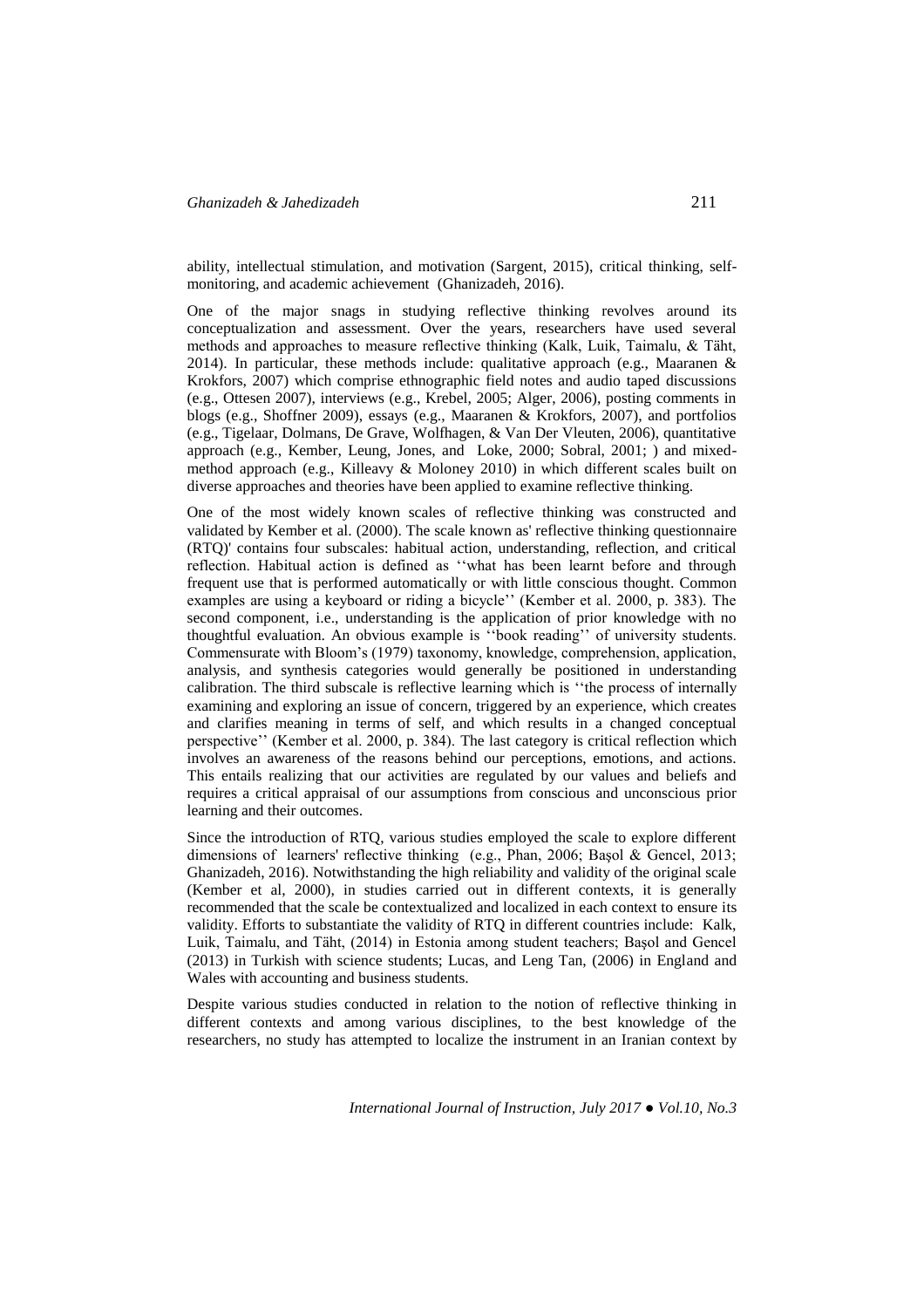translating the scale to Persian and then validating the instrument. Consequently, the present study seeks to validate RTQ among Iranian university students majoring in teaching English as a foreign language (TEFL). It then aims at examining the impact of each component of reflective thinking on academic achievement. It also explores the role of students' demographic variables (gender and educational level) in reflective thinking.

To attain the goals of present research, the following research questions were posed:

1) Is the Persian version of RTQ a reliable and valid tool for measuring Iranian students' reflective thinking?

2) What is the profile of Iranian university students' reflective thinking?

3) Is there any relationship between university students' reflective thinking and their academic achievement as measured by their GPA?

4) Does university students' reflective thinking differ with their educational level?

5) Does university students' reflective thinking differ with their gender?

# **METHOD**

## **Participants**

One hundred ninety six (196) Iranian university students participated in this study (112 females and 75 males; 9 participants did not specify their gender). Their age varied from 20 to 32 years old ( $M = 22.5$ ,  $SD = 3.06$ ); 15 participants did not specify their age. They were BA and MA students (BA= 101, MA= 95) who were studying English Teaching at three universities in Mashhad, a city in Northeast of Iran.

## **Instrument**

# *Reflective Thinking Questionnaire (RTQ)*

To assess reflective thinking, the RTQ developed by Kember, Leung, Jones, and Loke (2000) was utilized. It includes 16 items measuring four types of reflective thinking (habitual action, understanding, reflection, and critical reflection). According to Leung and Kember (2003), the reliability estimates range from .58 to .74 for the four subscales of the RTQ. The items are answered on a seven-point scale from 1 ("definitely agree") to 7 ("definitely disagree"); for example, "When I am working on some activities, I can do them without thinking about what I am doing." (habitual action), "I need to understand the material taught by the teacher in order to perform practical tasks." (understanding), "I sometimes question the way others do something and try to think of a better way." (reflection), and "As a result of this course I have changed my normal way of doing things." (critical reflection).

# **Procedure**

The study was conducted in three universities in Mashhad between October and December 2014. 215 questionnaires were distributed out of which 196 were returned.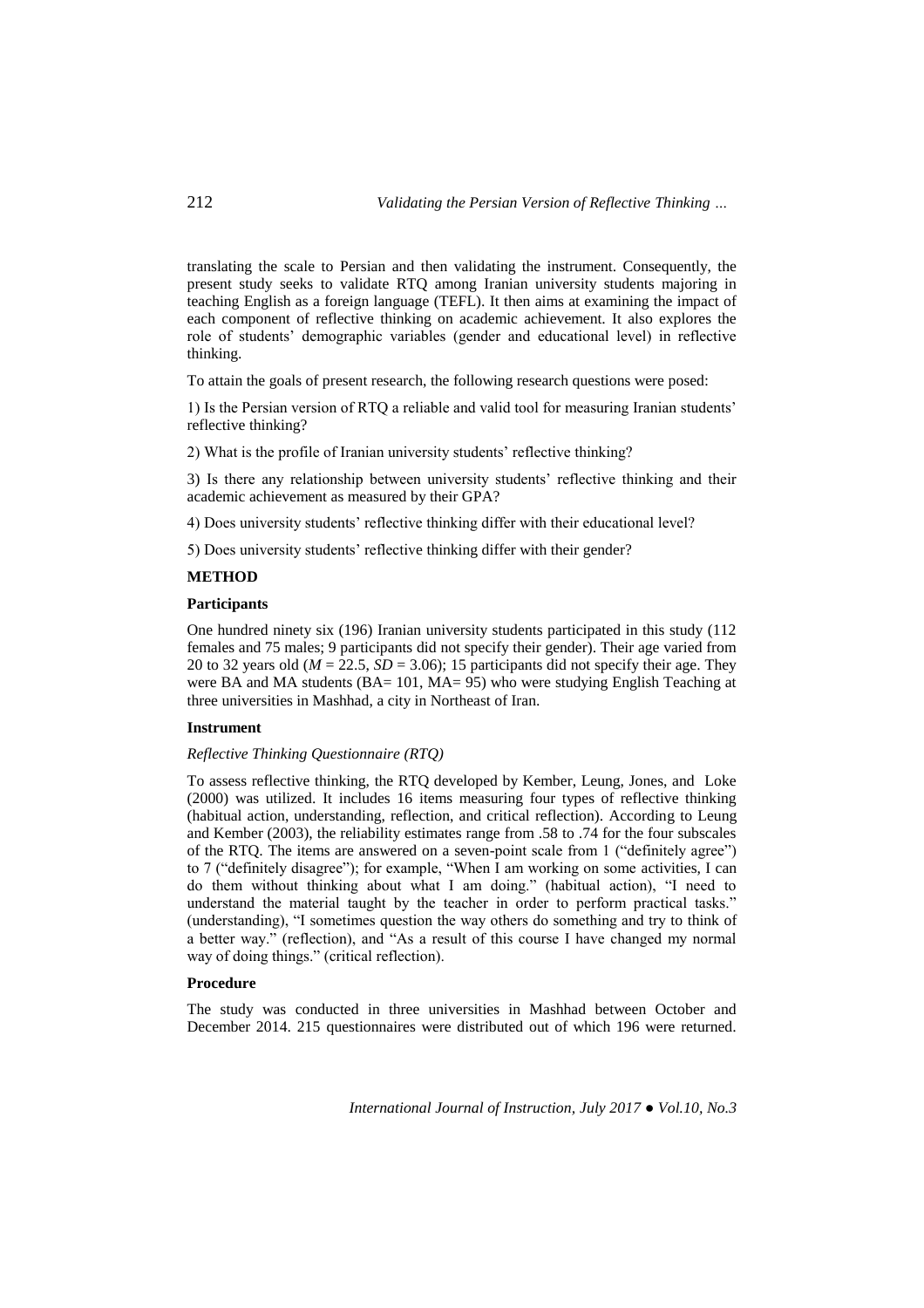The participation in research was completely voluntary. They were also asked to indicate their grade point average (GPA) as an indication of academic achievement as well as their demographic information on the questionnaires.

## **FINDINGS**

The first phase of the present study included a series of different steps to validate the Persian version of the reflective thinking scale. Having translated the scales into Persian, a group of experts (two psychometricians, and three English educators) evaluated the quality of items in terms of clarity and comprehensiveness. Accommodating the experts' views resulted in more refined and comprehensible version of the scale. The translated version was then back translated to add additional quality check to the initial translated version and to verify the accuracy of the translation. The translated questionnaire was then administered to the sample of the study.

To determine the validity of the translated questionnaire in Iranian context, a confirmatory factor analysis (CFA) utilizing the LISREL 8.50 statistical package was performed. The model consisted of four factors: habitual action, understanding, reflection, and critical reflection. Each factor contained four items. A number of fit indices were examined to evaluate the model fit: the chi square/*df* ratio which should be lower than 2 or 3, the normed fit index (NFI), the good fit index (GFI), and the comparative fit index (CFI) with the cut value greater than .90**,** and the root mean square error of approximation (RMSEA) of about .06 or .08 (Schreiber, Amaury, Stage, Barlow, & King, 2006). The structural model is presented in Figure1. As indicated by Figure 1, the chi-square/*df* ratio (2.66), the RMSEA (.068), GFI (.89), GFI (.90), and CFI (.90) all reached the acceptable fit thresholds.

The indices on the lines indicate the standardized estimates and *t*-values, respectively. The first one is the standardized coefficient (*β)* which demonstrates the factor loading of each item with respect to the corresponding factor and presents an easily grasped picture of effect size. The closer the magnitude to 1.0, the higher the correlation and the greater the factor loading of the item is. The magnitude of lower than 0.30 is an indication of weak factor loading; in such cases the item must be revised or discarded. The second measure is the *t*-value (t); if  $t > 2$  or  $t < -2$ , we call the result statistically significant. As the figure demonstrates, all items had accepted factor loadings enjoying *t*-values higher than 2 and *β* indices greater than 0.30.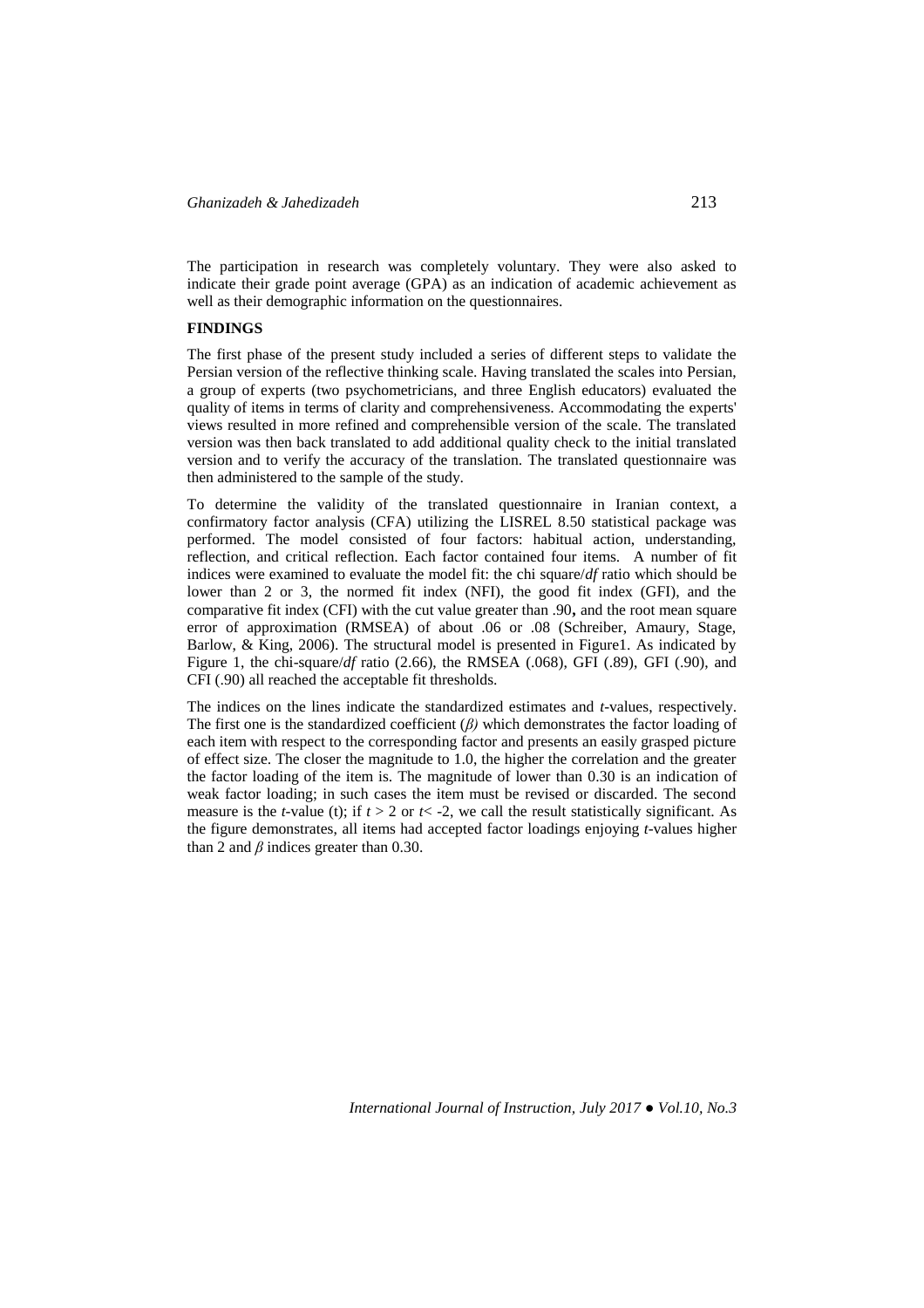

χ2= 322.21, *df*= 121, *RMSEA*=. 068, *GFI*=.89, *NFI*=.90, *CFI*=.90

Figure 1

The schematic representation of reflective thinking and its comprising factors

The convergent validity of the four-factor model was then model computed via correlation between factors. Table 1 below represents the results.

Table 1

The Correlation Coefficients among Reflective Thinking Components (Habitual action, Understanding, Reflection, Critical Reflection) and GPA

|        | HA       | מאוי    | RFF     | $\it{CRFF}$ |  |
|--------|----------|---------|---------|-------------|--|
| 1. HA  | .00      |         |         |             |  |
| 2. UND | $-.62**$ | .00     |         |             |  |
| 3. REF | $-.57**$ | .84**   | 00.1    |             |  |
| CREE   | $-.60**$ | $.78**$ | $.70**$ | .00         |  |
|        |          |         |         |             |  |

\*\*Correlation is significant at the level of 0.05

As the Table indicates, the model with the best fit demonstrated inter-correlation between the scales or latent factors with REF and UND having the highest correlation  $(r=.84, p<0.05)$  and HA having negative associations with other components. This is in accordance with the validity indices of the original scale as reported by Kember et al (2000). As contended by Kember et al (2000), this finding is predicted conceptually given that those involved in critical refection are also likely to have reflected upon their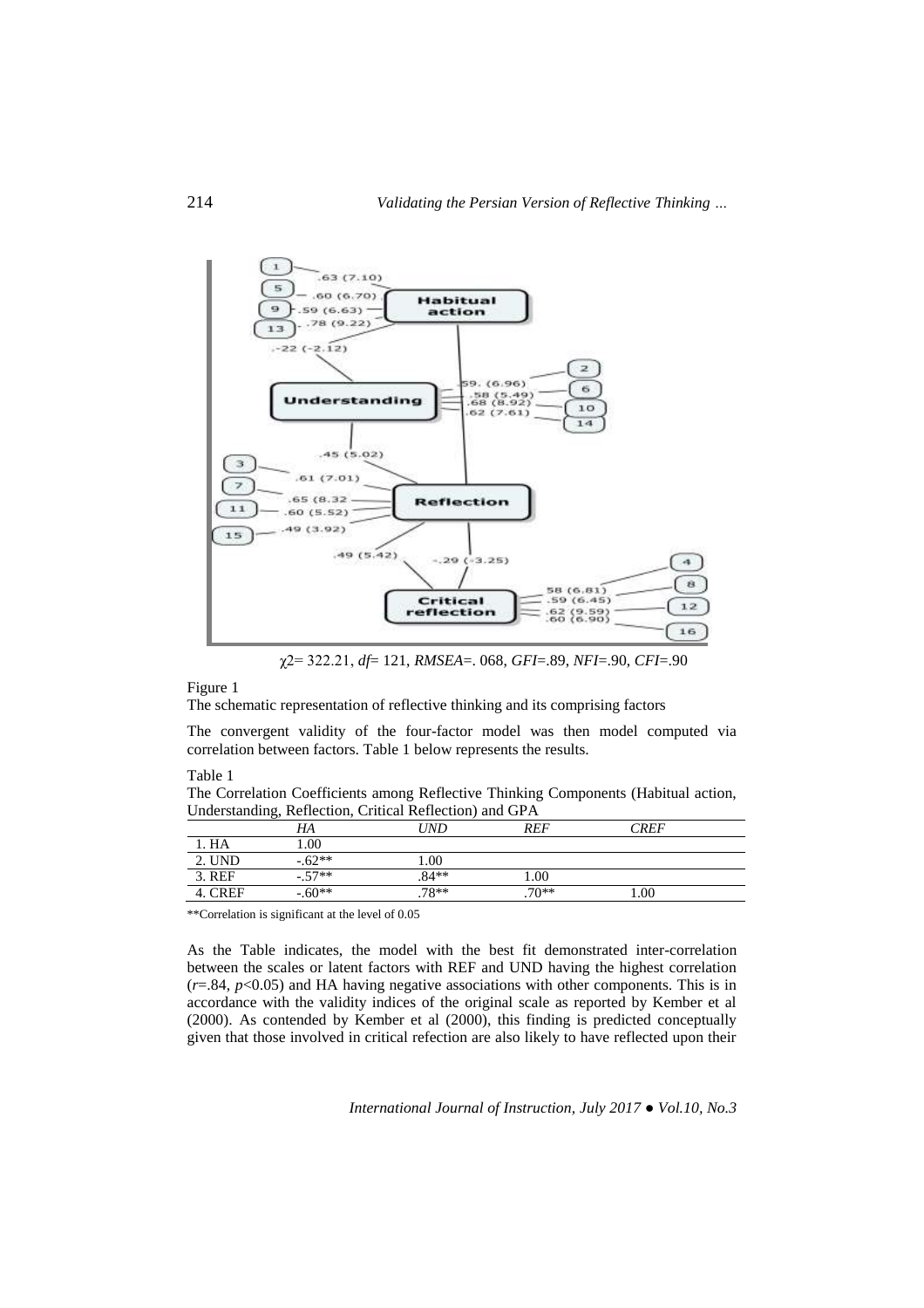practice. Students who engage in either form of reflection may also have a tendency to study for understanding, particularly in more theoretical parts of a course, which have less obvious relationships to practice. The negative correlation between critical reflection and habitual action may be explained in the light of the conceptualization of habitual action which has a more mechanical and perfunctory nature. The other three components, nevertheless, require conscious attention, evaluation, and deep comprehension.

The reliability of the questionnaire estimated via Cronbach's alpha was found to be .81. The reliability of each subscale was as follows: habitual action (.78), understanding (.84), reflection (.80), and critical reflection (.74). Overall, it can be concluded that the Persian version of reflective thinking questionnaire had acceptable reliability and validity indices.

Table 2 presents descriptive statistics of EFL learners' reflective thinking comprising four components. As the Table shows, among the comprising factors of reflective thinking, understanding (*M*=13.95, *SD*=3.47) has the highest mean followed by reflection (*M*=13.30, *SD*=3.26). Habitual action (*M*=10.17, *SD*=2.64) receives the lowest mean score.

Table 2

Descriptive Statistics of the Comprising Factors of Reflective Thinking

|                            | Min  | Max   | Mean  | SD   |
|----------------------------|------|-------|-------|------|
| <b>Habitual Action</b>     | 5.00 | 16.00 | 10.17 | 2.64 |
| Understanding              | 5.00 | 20.00 | 13.95 | 3.47 |
| Reflection                 | 6.00 | 20.00 | 13.30 | 3.26 |
| <b>Critical Reflection</b> | 5.00 | 20.00 | 12.55 | 2.79 |
| Valid N (listwise)         | '96  |       |       |      |

To see whether these observed differences among the four components of reflective thinking are statistically significant, a one-way *ANOVA* was applied to the data. The test also serves as the discriminative evidence of the scale.

Table 3

The Results of One-Way ANOVA for Determining Differences among the Components of Reflective Thinking

|                | <b>Sum of Squares</b> |     | Mean Square |       |     |
|----------------|-----------------------|-----|-------------|-------|-----|
| Between Groups | 1275.54               |     | 425.18      | 45.29 | 000 |
| Within Groups  | 5820.44               |     | 620 9.38    |       |     |
| Total          | 7095.98               | 623 |             |       |     |

As Table 2 indicates, there are significant differences among the four subscales of reflective thinking  $(F = 45.291, p < 0.05)$ .

The *ANOVA* analysis revealed that among the four components of reflective thinking, there is a difference somewhere among the means, but the precise location of differences is not clear. To locate the exact place of differences, a *post-hoc* comparison of the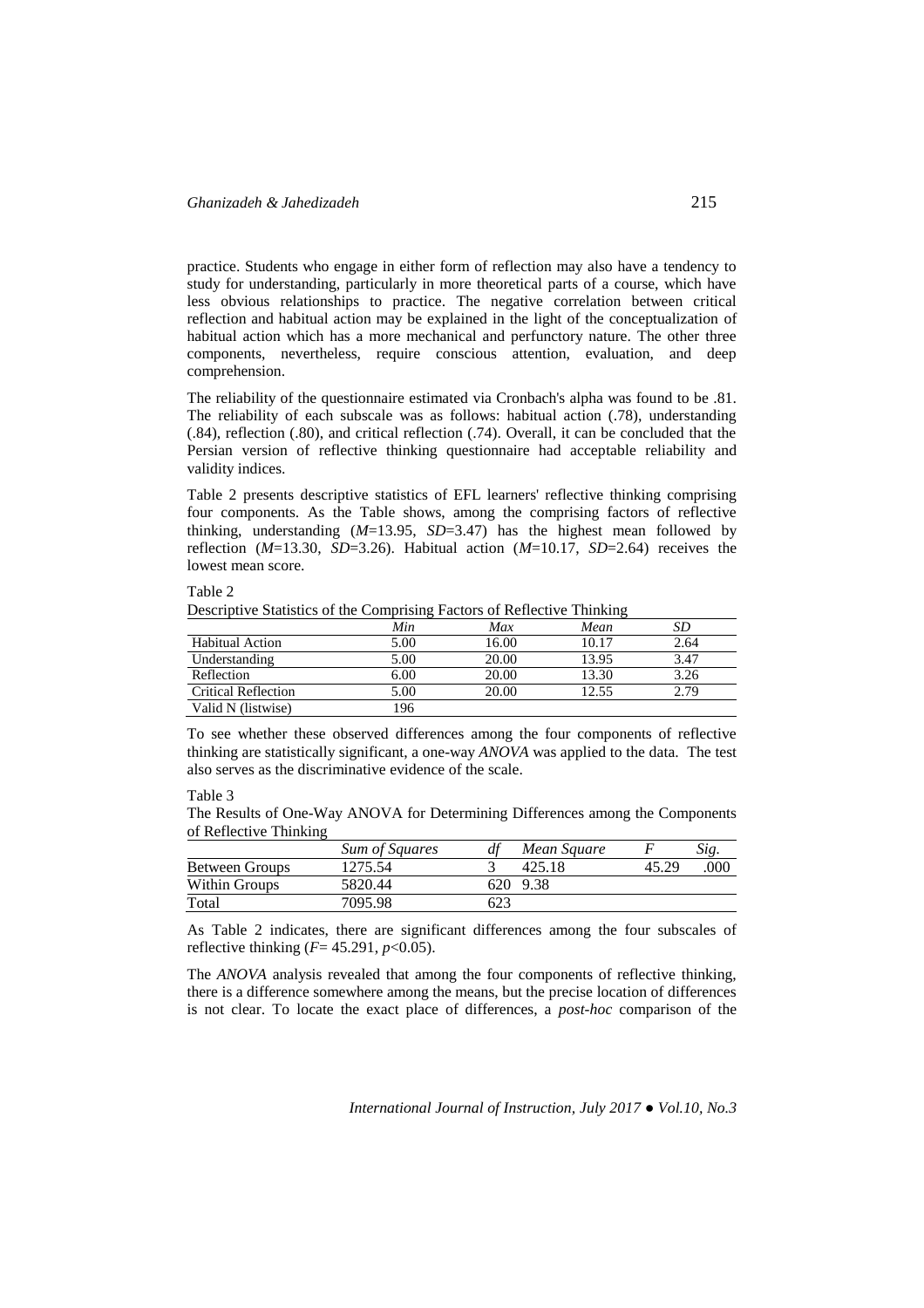means was run for the five dimensions. In so doing, a Scheffe's test was utilized. Table 4 displays the results of Scheffe's test.

Table 4 The Scheffe's Test for Determining the Location of Difference across the Four Reflective Thinking

| (I)         | ັ<br>(J)        | Mean                 | Std.  | Sig. |              | 95% Confidence Interval |
|-------------|-----------------|----------------------|-------|------|--------------|-------------------------|
| VAR00002    | <i>VAR00002</i> | Difference (I-       | Error |      | Lower        | Upper                   |
|             |                 | J)                   |       |      | <b>Bound</b> | <b>Bound</b>            |
|             | <b>UND</b>      | $-3.78$ *            | .34   | .00  | $-4.75$      | $-2.80$                 |
| HA          | <b>REF</b>      | $-3.12$ <sup>*</sup> | .34   | .00  | $-4.10$      | $-2.15$                 |
|             | <b>CREF</b>     | $-2.37$ <sup>*</sup> | .34   | .00  | $-3.35$      | $-1.40$                 |
|             | HA              | $3.78^{*}$           | .34   | .00  | 2.80         | 4.75                    |
| <b>UND</b>  | <b>REF</b>      | .65                  | .34   | .31  | $-.31$       | 1.62                    |
|             | <b>CREF</b>     | $1.40^{\circ}$       | .34   | .00  | .43          | 2.37                    |
|             | HA              | $3.12^*$             | .34   | .00  | 2.15         | 4.10                    |
| <b>REF</b>  | <b>UND</b>      | $-.65$               | .34   | .31  | $-1.62$      | .318                    |
|             | <b>CREF</b>     | .75                  | .34   | .19  | $-.22$       | 1.72                    |
|             | HA              | $2.37^*$             | .34   | .00  | 1.40         | 3.35                    |
| <b>CREF</b> | <b>UND</b>      | $-1.40^*$            | .34   | .00  | $-2.37$      | $-.43$                  |
|             | <b>REF</b>      | $-.750$              | .346  | .198 | $-1.72$      | .22                     |

\*. The mean difference is significant at the 0.05 level.

The results of the post hoc Scheffe's test revealed that, at the level of 0.05 there was a significant difference between HA, UND, REF, and CREF. The mean scores of UND is significantly different from those of HA and CREF but not from that of REF. The mean scores of REF is significantly different from that of HA but not from mean scores of UND and CREF. The mean scores of CREF is significantly different from HA and UND but not from that of REF.

To examine the relationship between reflective thinking and academic achievement (GPA), a Pearson product-moment correlation was run. Descriptive statistics of students' GPA are as follows: *minimum*= 13.50, *maximum*= 18.25, *mean*= 16.34, and *SD*= 1.20. The correlation coefficients among EFL learners' reflective thinking and academic achievement (GPA) are presented in Table 5. As it can be seen, the highest correlation is observed between UND and GPA ( $r = 0.566$ ,  $p < 0.05$ ). The second higher correlation was found between REF and GPA ( $r = 0.477$ ,  $p < 0.05$ ), followed by CREF and GPA ( $r = 0.477$ )  $= 0.477$ ,  $p < 0.05$ ). It was also found that there is a negative significant correlation between HA and GPA  $(r = -0.327, p < 0.05)$ .

Table 5

The Correlation Coefficients between Reflective Thinking (Habitual action, Understanding, Reflection, Critical Reflection) and GPA

| $\overline{\phantom{0}}$ | stest.<br>$\sim$ | the contract of the contract of |  |
|--------------------------|------------------|---------------------------------|--|

\*\*Correlation is significant at the level of 0.05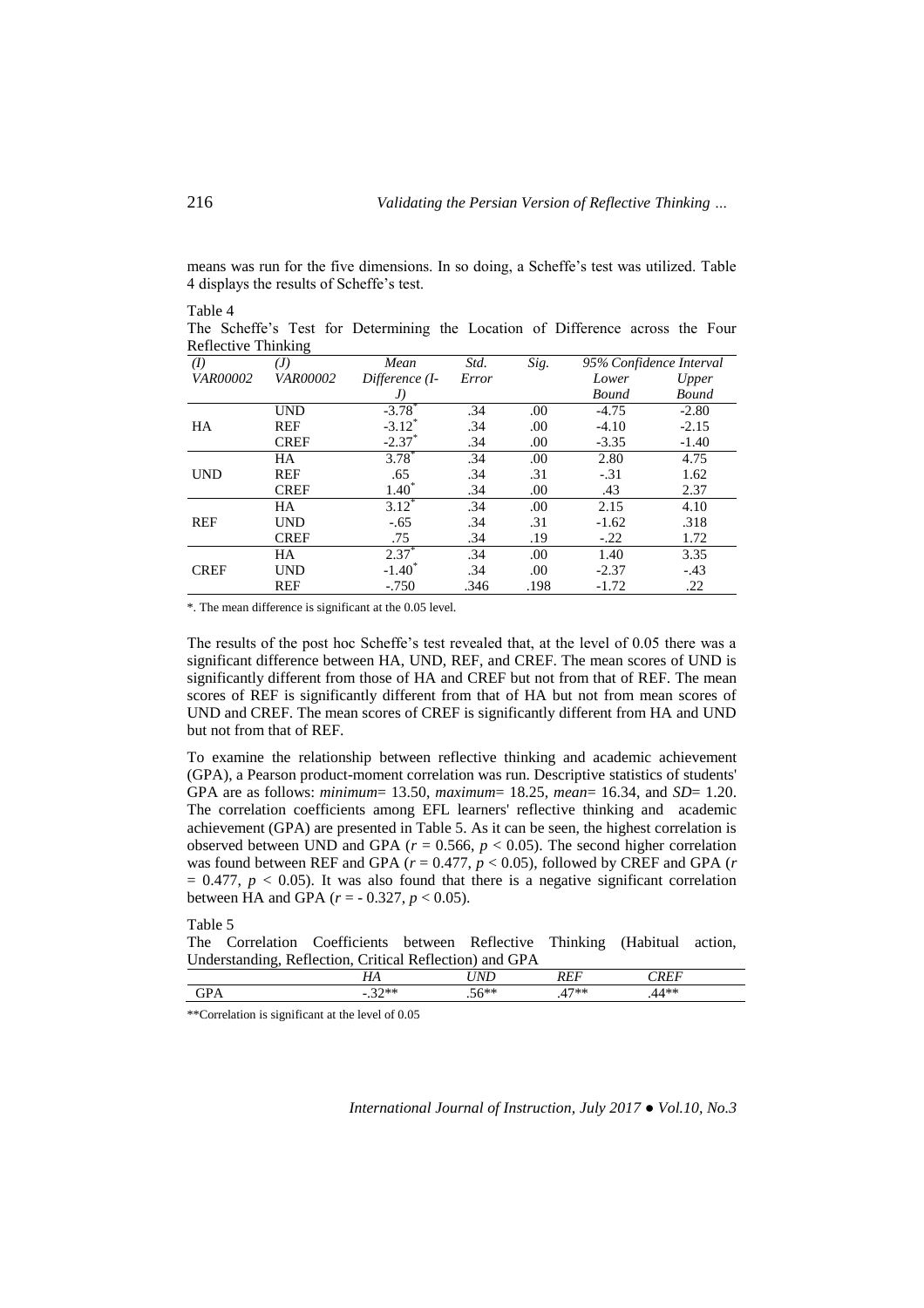To delve more into EFL learners' reflective thinking, the association of each thinking style with learners' demographic variables such as, gender and educational level was estimated.

The following Table shows the descriptive statistics of thinking styles across two educational levels: 1) BA and 2) MA.

| <i>Std. Deviation</i><br>Mean<br>Level<br>1.00<br>101<br>11.59<br>2.44<br>.28<br>HA<br>8.98<br>2.19<br>.23<br>2.00<br>95<br>11.09<br>1.00<br>.29<br>101<br>2.51<br><b>UND</b><br>.22<br>2.09<br>16.34<br>2.00<br>95<br>2.20<br>1.00<br>101<br>10.61<br>.26<br><b>REF</b><br>.22<br>2.00<br>15.54<br>2.11<br>95<br>2.23<br>1.00<br>101<br>10.64<br>.26<br><b>CREF</b> |  |  | Bescriptive Budistres of Reflective Thinking across B11 and MIT Chiversity Bradent |
|----------------------------------------------------------------------------------------------------------------------------------------------------------------------------------------------------------------------------------------------------------------------------------------------------------------------------------------------------------------------|--|--|------------------------------------------------------------------------------------|
|                                                                                                                                                                                                                                                                                                                                                                      |  |  | Std. Error Mean                                                                    |
|                                                                                                                                                                                                                                                                                                                                                                      |  |  |                                                                                    |
|                                                                                                                                                                                                                                                                                                                                                                      |  |  |                                                                                    |
|                                                                                                                                                                                                                                                                                                                                                                      |  |  |                                                                                    |
|                                                                                                                                                                                                                                                                                                                                                                      |  |  |                                                                                    |
|                                                                                                                                                                                                                                                                                                                                                                      |  |  |                                                                                    |
|                                                                                                                                                                                                                                                                                                                                                                      |  |  |                                                                                    |
|                                                                                                                                                                                                                                                                                                                                                                      |  |  |                                                                                    |
| 2.14<br>.23<br>2.00<br>14.14<br>95                                                                                                                                                                                                                                                                                                                                   |  |  |                                                                                    |

Descriptive Statistics of Reflective Thinking across BA and MA University Students

As the Table indicates, BA students obtained higher mean scores in HA but lower mean scores in the other three thinking styles in comparison with their MA counterparts. To see if these observed differences are significant statistically, a one-way between-groups multivariate analysis of variance (MANOVA) was run to examine the differences in reflective thinking in relation to the educational level. Four dependent variables were generated: habitual action, understanding, reflection, and critical reflection. The independent variable was educational level. Preliminary assumption testing was conducted to check for normality, linearity, univariate and multivariate outliers, homogeneity of variance covariance matrices, and multicollinearity, with no serious violations noted. The results of MANOVA presented in Table 7 revealed that was a statistically significant difference between BA and MA students on the combined dependent variables (reflective thinking):  $(F=52.80, 473, p= .000, Wilks')$ dependent variables (*reflective* thinking): Lambda=1.39). The effect size computed via partial eta squared was found to be .58 which is a quite high magnitude according to Cohen's F. This implies that about 58 percent of variance in reflective thinking can be accounted by educational level.

Table 7

Table 6

MANOVA Table Displaying the Results of Level Differences in Reflective Thinking

| Effect |               | Value |      | Hypothesis | Error  | Sig. | Partial Eta |
|--------|---------------|-------|------|------------|--------|------|-------------|
|        |               |       |      |            |        |      | Sauared     |
| Level  | Wilks' Lambda | 1.39  | 52.8 | 4.00       | 151.00 | .00  | .58         |

The follow-up analysis represented in Table 8 demonstrated that this difference holds true across all four components of reflective thinking: HA (*F=*49.23, *p*= .000, partial eta squared =.24), UND ( $\vec{F}$ =201.80,  $p$ = .000, partial eta squared =.56), CREF ( $\vec{F}$ =201.01, *p*= .000, partial eta squared =.56), CREF (*F=*98.71, *p*= .000, partial eta squared =.39). As it can be seen, the highest difference in observed in UND followed by REF in favor of MA students. The lowest difference is obtained in HA in favor of BA students as the inspection of mean scores indicated.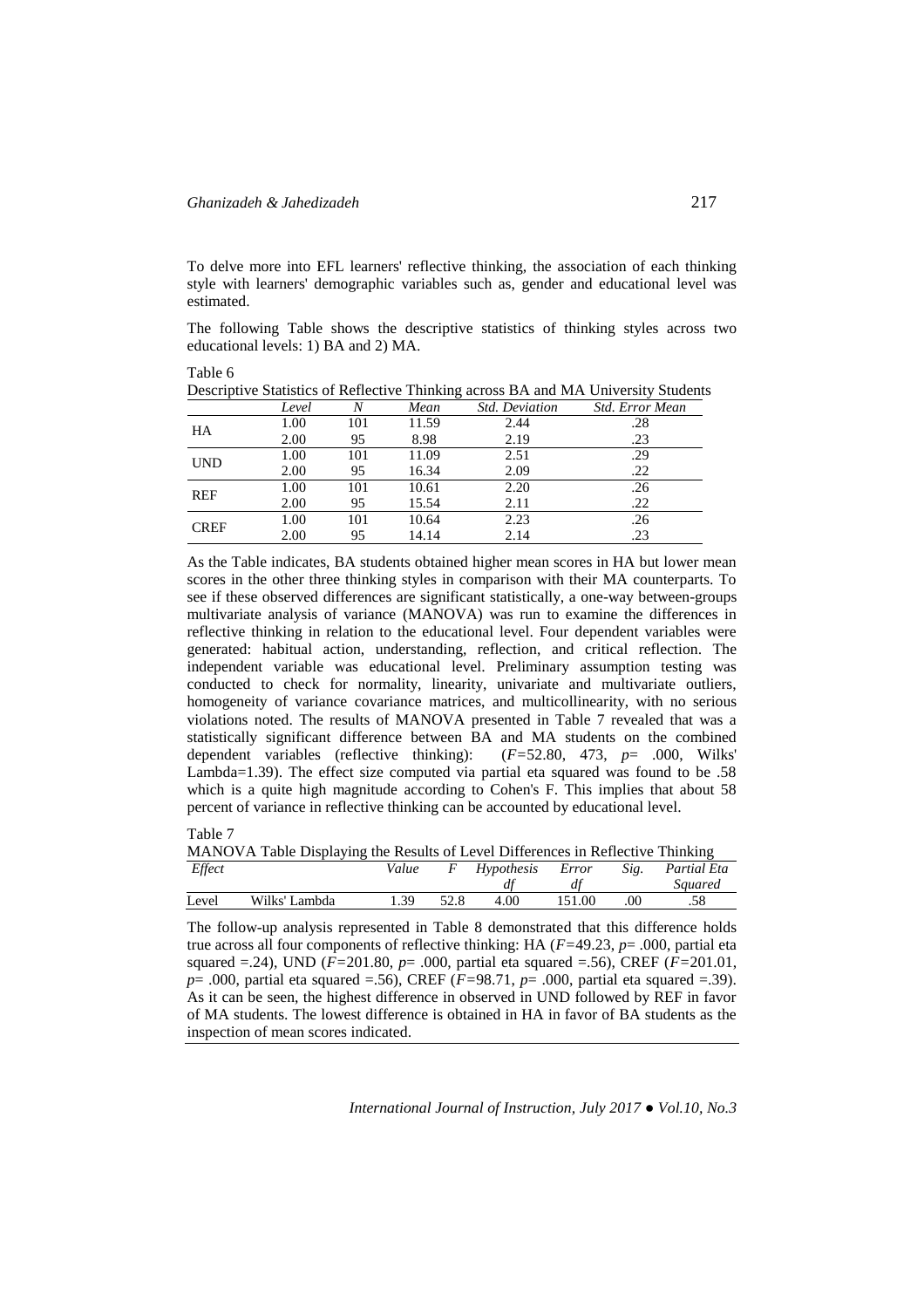|                     |           |          |      |  | MANOVA Table Displaying the Results of Level Differences in the Components of |  |
|---------------------|-----------|----------|------|--|-------------------------------------------------------------------------------|--|
| Reflective Thinking |           |          |      |  |                                                                               |  |
| Source              | Dependent | Type III | Mean |  | Sig. Partial Eta                                                              |  |

| Source | Dependent<br>Variable | Type III<br>Sum of | dt | Mean<br>Square | ľ      | Sig. | Partial Eta<br>Squared |
|--------|-----------------------|--------------------|----|----------------|--------|------|------------------------|
|        |                       | <i>Squares</i>     |    |                |        |      |                        |
|        | HA                    | 262.18             |    | 262.18         | 49.23  | .00  | .24                    |
| Level  | UND                   | 1063.27            |    | 1063.27        | 201.80 | .00  | .56                    |
|        | REF                   | 937.00             |    | 937.00         | 201.01 | .00  | .56                    |
|        | CREF                  | 472.08             |    | 472.08         | 98.71  | .00  | .39                    |

Identical analysis was conducted for the role of gender in each thinking style. Table 9 presents the descriptive statistics of thinking styles across genders: 1) female and 2) male.

Table 9

Descriptive Statistics of Reflective Thinking across Male and Female University Students

|             | Gender | N   | Mean  | <b>Std.</b> Deviation | Std. Error Mean |
|-------------|--------|-----|-------|-----------------------|-----------------|
| HA          | 1.00   | 112 | 10.19 | 2.41                  | .23             |
|             | 2.00   | 75  | 10.12 | 3.04                  | .41             |
| <b>UND</b>  | 1.00   | 112 | 13.94 | 3.48                  | .34             |
|             | 2.00   | 75  | 13.98 | 3.50                  | .47             |
| <b>REF</b>  | 1.00   | 112 | 13.21 | 3.26                  | .32             |
|             | 2.00   | 75  | 13.46 | 3.29                  | .44             |
| <b>CREF</b> | 1.00   | 112 | 12.48 | 2.74                  | .27             |
|             | 2.00   | 75  | 12.68 | 2.89                  | .39             |

T As the Table indicates, male and female students' scores on reflective thinking are quite close to each other. A MANOVA was performed to see if these slight differences are statistically different. Four dependent variables were generated: habitual action, understanding, reflection, and critical reflection. The independent variable was gender. Preliminary assumption testing was conducted to check for normality, linearity, univariate and multivariate outliers, homogeneity of variance covariance matrices, and multicollinearity, with no serious violations noted. The results of MANOVA presented in Table 10 revealed that was not a statistically significant difference between males and females on the combined dependent variables (reflective thinking): (*F=*0. 47, *p*= .75, Wilks' Lambda= .98).

Table 10

MANOVA Table Displaying the Results of Gender Differences in Reflective Thinking

| Effect |               | Value | $\overline{F}$ | Hypothesis Error |       | Sig. | Partial Eta<br>Squared |
|--------|---------------|-------|----------------|------------------|-------|------|------------------------|
| Gender | Wilks' Lambda | .98   | .47            | 4.00             | 151.0 |      |                        |

*International Journal of Instruction, July 2017 ● Vol.10, No.3*

Table 8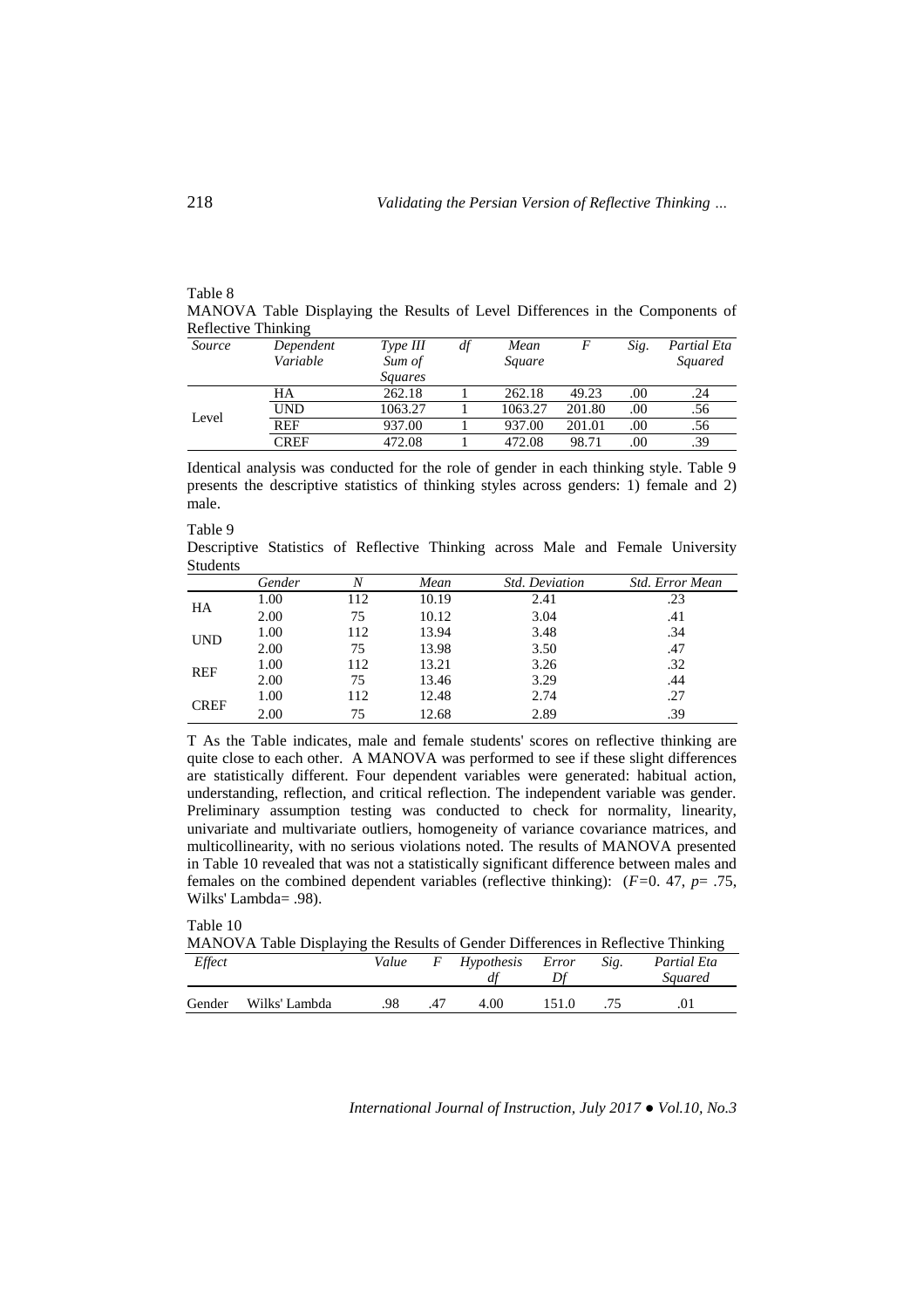### **DISCUSSION**

The present study aimed at exploring the effects of four components of reflective thinking namely; understanding, reflection, critical reflection, and habitual action on university students' academic achievement. It also delved into the role of student demographic variables (educational level and gender) in student reflective thinking. To attain the goals of present research, the Persian version of reflective thinking questionnaire was administered to a sample of Iranian university students. The results of CFA and reliability estimates substantiated the validity and reliability of the scale.

As the results demonstrated, understanding received the highest mean followed by reflection and critical reflection. Habitual action, on the other hand, had the lowest mean score. In other words, the ability to analyze and critique information at a high-order level, i.e., understanding, reflection, and critical reflection, is demonstrated among higher education students more frequently than abilities associated with lower-order thinking such as memorization and rote-learning, i.e., habitual action. In effect, reflection and critical reflection components constitute deep learning approaches by which higher education learners can overcome uncertainties and fears to have a critical evaluation of their practices and make meaningful changes. Such differences are due to the particular characteristics of higher education students. In particular, university students are expected to build a deep understanding of the core concepts of course materials, prevent mechanical and habitual learning, try to be intrinsically motivated, autonomous, be responsible for their own learning and progress to enhance problem solving strategies, reflect on their accomplishments, and evaluate or self-monitor their work (Boyd & Fales, 1983; Mezirow, 1997; Monshi Tousi & Ghanizadeh, 2012). Consequently, higher education students should gain profound insights which cannot be manifested in habitual actions.

The above finding corroborates the contention that development through enhanced reflective thinking occurs most frequently during higher education (Kitchener & King, 1981, as cited in Sargent, 2015). It is also in concert with Sargent's (2015) study among college students. It was revealed that habitual thinking had lowest score whereas understanding score was the highest. Also, it was reported that nearly all students believed that college required them to understand and reflect. The findings of the current research also demonstrated the highest correlations between understanding and academic achievement followed by reflection and critical reflection, respectively. Habitual action, on the other hand, was found to have a negative relationship with student academic achievement. There is a general consensus among educationalists that developing higherorder thinking skills of university students must constitute an indispensable part of the agenda of higher education. Scholars in the field of higher education contended that reflective thinking is a standard of intellectual excellence required for full and constructive participation in academic, individual, and social lives of students (Scriven & Paul, 2004).

This finding corroborates previous studies in which the use of higher-order learning strategies often leads to improvements in student proficiency and achievement (Watkins,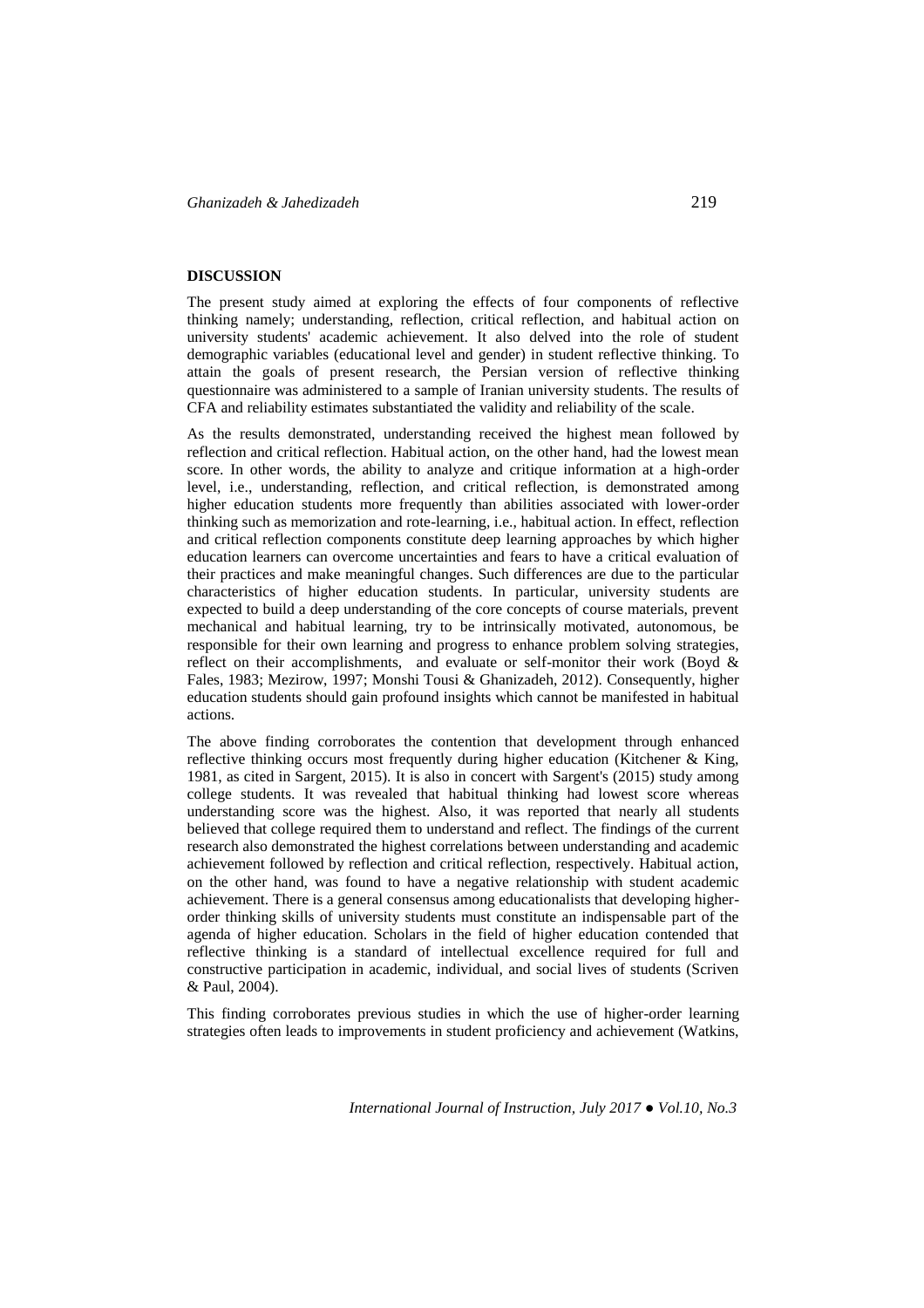Regmi, & Astilla, 1991; Thompson & Rubin, 1993; Drew & Watkins, 1998; Eklund-Myrskog & Wenestam, 1999; Watkins, 2001; Lucas, 2012). Moreover, strategic learners adapt metacognitive knowledge for their learning approaches and a comprehensive understanding of what a task entails (Chamot, 2004). Key to this discussion, educational scholars considered reflection a form of freedom from routine behavior which emancipates us from merely impulsive and routine activity; it enables people to direct their activities with foresight and to plan according to ends-in-view or purposes of which they are aware, to act in deliberate and intentional fashion, to know what they are about when they act (Farrell, 2014).

The next finding of the present study revealed that graduate higher education students (students studying in MA or having a MA degree in this study) employed deep thinking styles, i.e., understanding, reflection, and critical reflective thinking more frequently than their BA counterparts. The fluctuations regarding the use of reflective thinking strategies can be justified by the variation of learners' attitudes of academic achievement as their transition from BA to MA level. Such an alternation can be followed by changes in students' efficacy beliefs, motivation levels, and goal settings (Phan, 2009). Since higher education learners at MA levels are empowered by social and environmental factors and are expected to write a thesis before graduating from the program, they experience more challenges than BA counterparts. Consequently, they are expected to be involved in reasoning, hypothesizing, problem solving, and assessing, all of which are manifestation of reflective thinking. Overall, this attested to Fischer and Pruyne's (2003) belief that student variables regulate the direction and area in which thinking develops (as cited in Sargent, 2015).

The last finding of this research concerned gender differences in reflective thinking. No differences were observed across the four comprising factors of reflective thinking. That is, both male and female university students are virtually involved in learning strategies and higher order thinking skills to facilitate the learning process. The finding is in line with previous studies finding no statistical difference between males and females regarding their use of reflective thinking strategies (King & Kitchener, 1994; Phan, 2009). It, nevertheless, contradicts a recent study by Sargent (2015) who detected gender differences in undergraduates' reflective thinking across three disciplines. In particular, it was reported that males reported more reflection in business courses than the humanities or science courses, while females displayed more reflection in humanities and science courses and less in business courses.

## **CONCLUSION AND IMPLICATION**

Taken together, the findings of the present study shed light on the crucial role of reflective thinking components in students' academic achievement. It also put forward important implications for both higher education instructors and students. Higher education instructors should underscore the belief that teaching for thinking skills is an important goal of modern education, given that it provides students with the abilities necessary to reason about social affairs in a rapidly changing world (Ku, 2009). Hence, reflective practice on the part of the teachers enables them to act in a critical manner, stimulate deep understanding, trigger positive change, and raise their awareness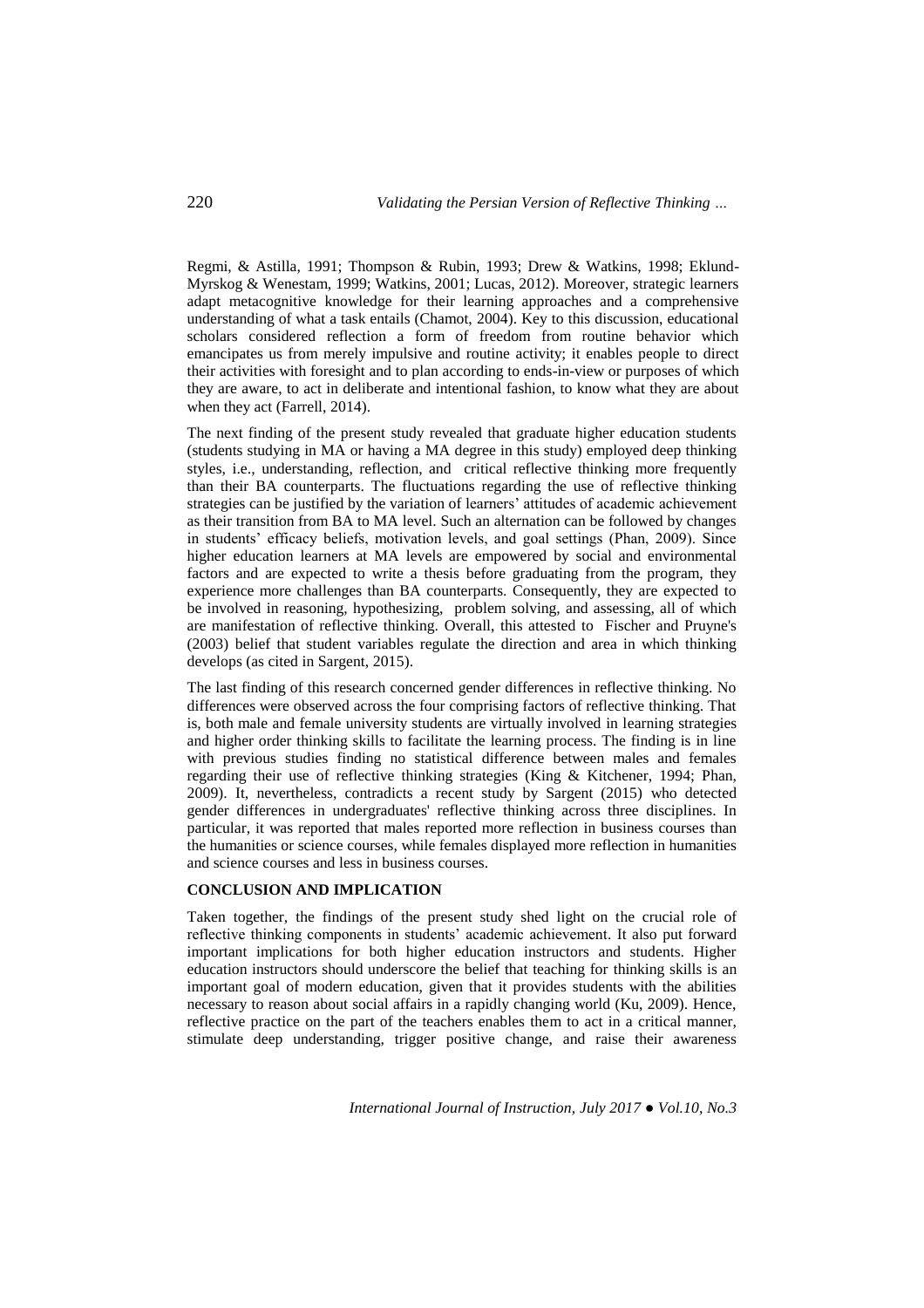regarding the act of teaching (Farrell, 2014). Second, instructors' involvement in reflective teaching improves students' ability to investigate reflective thinking strategies (Yost, Sentner, & Frolenza-Baily, 2000).

### **REFERENCES**

Alger, C. (2006). What went well, what didn't go so well: Growth of reflection in preservice teachers. *Reflective Practice, 7*(3), 287-301.

Barton, G., & Ryan, M. (2014). Multimodal approaches to reflective teaching and assessment in higher education. *Higher Education Research & Development, 33* (3), 409-424. DOI: 10.1080/07294360.2013.841650

Bloom, B. S. (1979). *Taxonomy of Educational Objectives*, *Book I: Cognitive domain*, London: Longman.

Boyd, E. M., & Fales, A. W. (1983). Reflective learning. *Journal of Humanistic Psychology, 23*(2), 99-117.

Chamot, A. (2004). Issues in Language Learning Strategy Research and Teaching. *Electronic Journal of Foreign Language Teaching, 1*(1), 14-26.

Dawe, G., Jucker, R., & Martin, S. (2005). *Sustainable Development in Higher Education: Current Practice And Future Developments*. A report for the Higher Education Academy. [www.heacademy.ac.uk/assets/York/documents/ ourwork/tla/](http://www.heacademy.ac.uk/assets/York/documents/%20ourwork/tla/%20sustainability)  [sustainability.](http://www.heacademy.ac.uk/assets/York/documents/%20ourwork/tla/%20sustainability)

Dewey, J. (1933). *How We Think*. Chicago: Henry Regnery.

Drew, P., & Watkins, D. (1998). Affective variables, learning approaches and academic achievement: A causal modeling investigation with Hong Kong tertiary students. *British Journal of Educational Psychology, 68*, 173-188.

Eklund-Myrskog, G., & Wenestam, C. G. (1999). Students approaches to learning in Finnish general upper secondary school. *Scandinavian Journal of Educational Psychology, 43*, 5-18.

Farrell, T. (2014). *Reflective Practice in ESL Teacher Development Groups: From Practices to principles*. London: MacMillan.

Fischer, K.W., & Pruyne, E. (2003). Reflective thinking in adulthood. In J. Demick & C. Andreoletti (Eds.), *Handbook of Adult Development* (pp. 169–198). New York: Kluwer Academic/Plenum.

Ghanizadeh, A. (2016). The interplay between reflective thinking, critical thinking, selfmonitoring, and academic achievement in higher education. *Higher Education*. doi: 10.1007/s10734-016-0031-y

Huitt, W. (1998). *Critical Thinking: An Overview*. Valdosta, GA: Valdosta State University.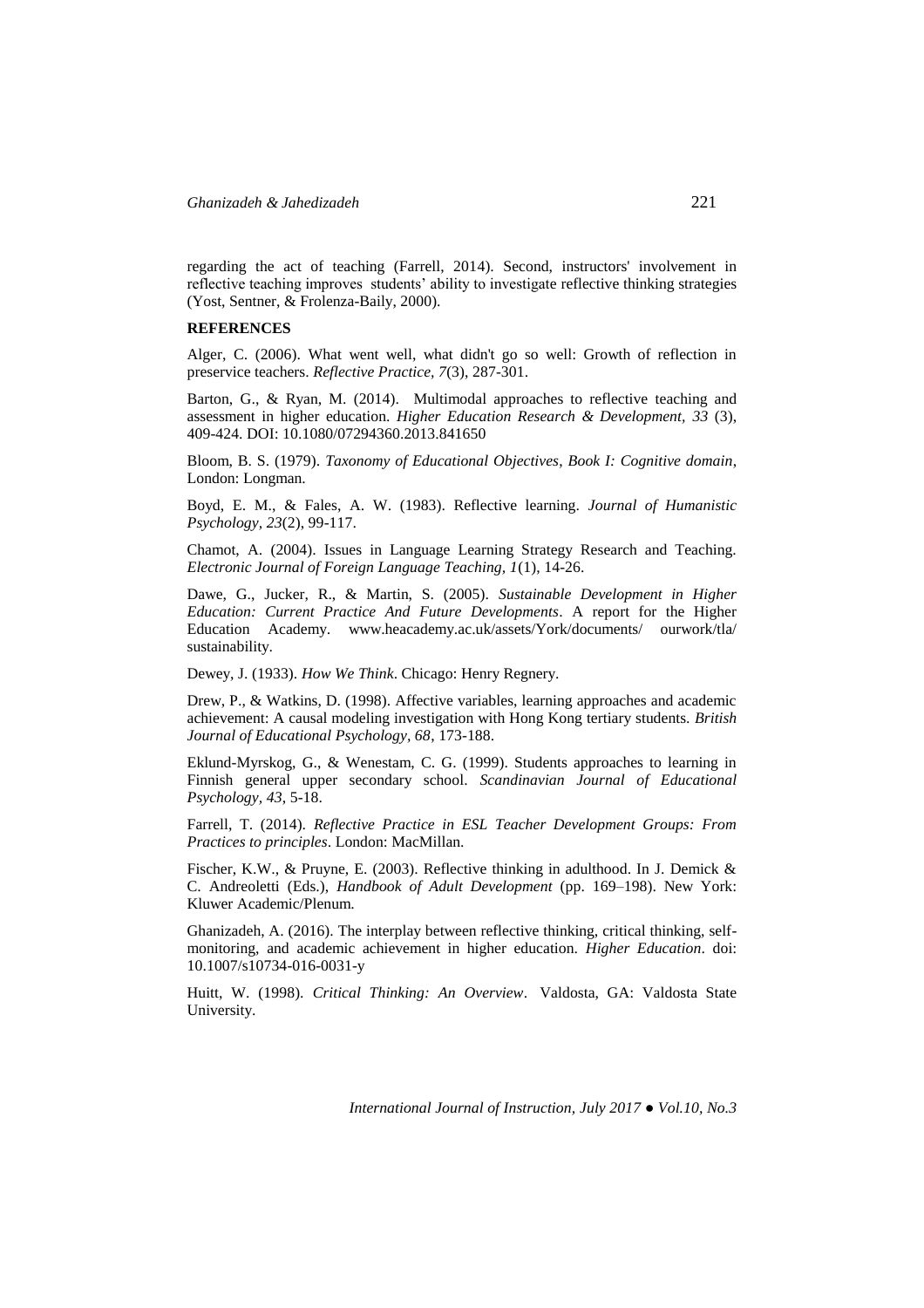Kalk, K., Luik, P., Taimalu, M., & Täht, K. (2014). Validity and reliability of two instruments to measure reflection: A confirmatory study. *Trames: A Journal of the Humanities and Social Sciences, 18*(2), 121-134.

Kember, D., Leung, D., Jones, W., & Loke, A. (2000) Development of a questionnaire to measure the level of reflective thinking. *Assessment & Evaluation in Higher Education, 25* (4), 381-395.

Killeavy, M., & Moloney, A. (2010). Reflection in a social space: Can blogging support reflective practice for beginning teachers? *Teaching and Teacher Education, 26*, 1070- 1076.

King, P., & Kitchener, K. (1994). *Developing Reflective Judgment*. San Francisco: Jossey-Bass.

Krebel, C. (2005). Reflection on teaching and the scholarship of teaching: Focus on science instructors. *Higher Education, 50*, 323-359.

Ku, K. Y. L. (2009). Assessing students' critical thinking performance: Urging for measurements using multi-response format. *Thinking Skills and Creativity, 4,* 70-76.

Lim-Ng, Y. P. D. (2009). *Assessing Secondary Students' Reflective Thinking in Project Work*. Paper presented at the 35th Annual Conference of the International Association for Educational Assessment (IAEA), Brisbane.

Lucas, P. (2012). Critical reflection. What do we really mean? Australian Collaborative Education Network (ACEN Inc). Retrieved March 2014 from: [http://acen.edu.](http://acen.edu/) au/2012conference/wp content/uploads/2012/11/92\_ Critical-reflection.pdf.

Lucas, U., & Leng Tan, P. (2006). *Assessing levels of reflective thinking: The evaluation of an instrument for use within accounting and business education*. Paper presented to the 1st Pedagogic Research in Higher Education Conference, Liverpool Hope University: Liverpool, 2nd/3rd May.

Maaranen, K., & Leena K. (2007) Time to think? Primary school teacher students reflecting on their MA thesis research processes. *Reflective Practice 8*, 3, 359–373.

Mezirow, J. (1991). *Transformative Dimensions of Adult Learning*. *Sanfrancisco, CA: Jossey-Bass*.

Mezirow, J. (1977). Perspective transformation. *Studies in Adult Education, 9*(2), 153– 164.

 Monshi Toussi, M. T., & Ghanizadeh, A. (2012). A study of EFL teachers' locus of control and self-regulation and the moderating role of self-efficacy. *Theory and Practice in Language Studies*, *2*(11), 2363–2371.

Moore, T.J. (2011). Critical thinking and disciplinary thinking: a continuing debate. *Higher Education Research & Development, 30* (3), 261-274. DOI: 10.1080/07294360.2010.501328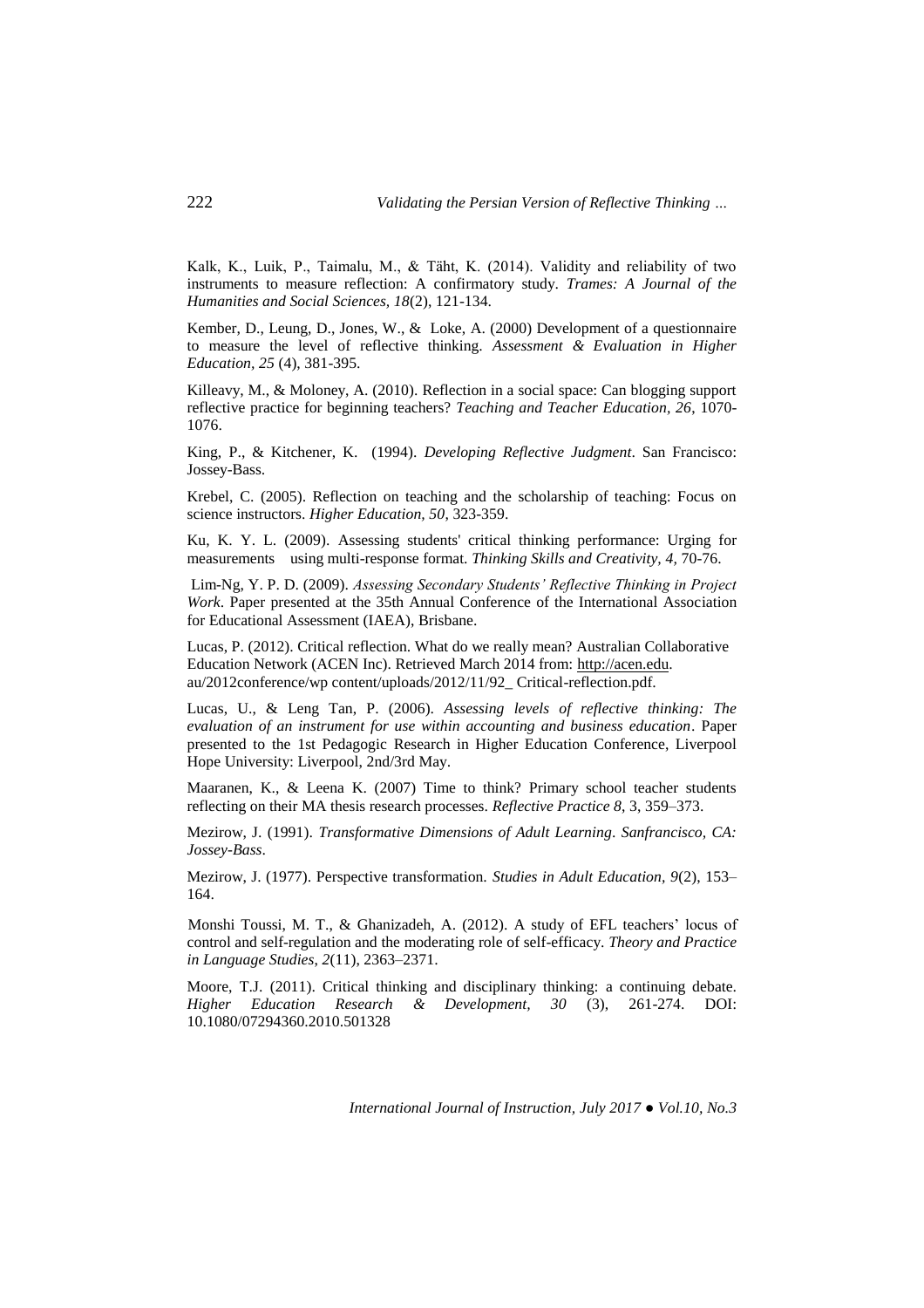Ottesen, E. (2007). Reflection in teacher education. *Reflective Practice, 8*(1), 31–46.

Sargent, C, S. (2015). Evidence of reflective thinking across the curriculum: college experience versus individual courses. *Higher Education Research & Development, 34* (3), 624-640. DOI: 10.1080/07294360.2014.973375

Shoffner, M. (2009). The place of personal: Exploring the affective domain through reflection in teacher preparation. *Teaching and Teacher Education, 25*, 783-789.

Shokouhi, M., Moghimi, A., & Hosseinzadeh, S. (2015). Introducing reflective practice from a sociocultural perspective: Toward a strategically mediated reflective practice framework. *Journal of Applied Linguistics and Language Research, 2*(4), 74-83.

Smith, V.G., & Szymanski, A. (2013). Critical thinking: More than test scores. *International Journal of Educational Leadership Preparation, 8* (2), 15-24.

Sobral, D. (2001). Medical students' reflection in learning in relation to approaches to study and academic achievement. *Medical Teacher,23*(5), 508-513.

Tigelaar, D., Dolmans, D., De Grave, W., Wolfhagen, I., & Van der Vleuten, C. (2006). Portfolio as a tool to stimulate teachers' reflections. *Medical Teacher 28*(3), 277-282.

Watkins, D. (2001). Correlates of approaches to learning: A cross-cultural mataanalysis. In R. Sternberg & L. F Zhang (Eds.), *Perspectives on thinking, learning, and cognitive styles,* (pp. 165-195). Mahwah, NJ: Lawrence Erlbaum.

Watkins, D., Regmi, M., & Astilla, E. (1991). The Asian learner as a rote learner stereotype: Myth or reality. *Educational Psychology, 11*, 21-34.

Yost, D., Sentner, S., & Frolenza-Baily, A. (2000). An examination of the construct of critical reflection: Implications for teacher education programming in the 21st century. *Journal of Education, 51*(1), 31-65.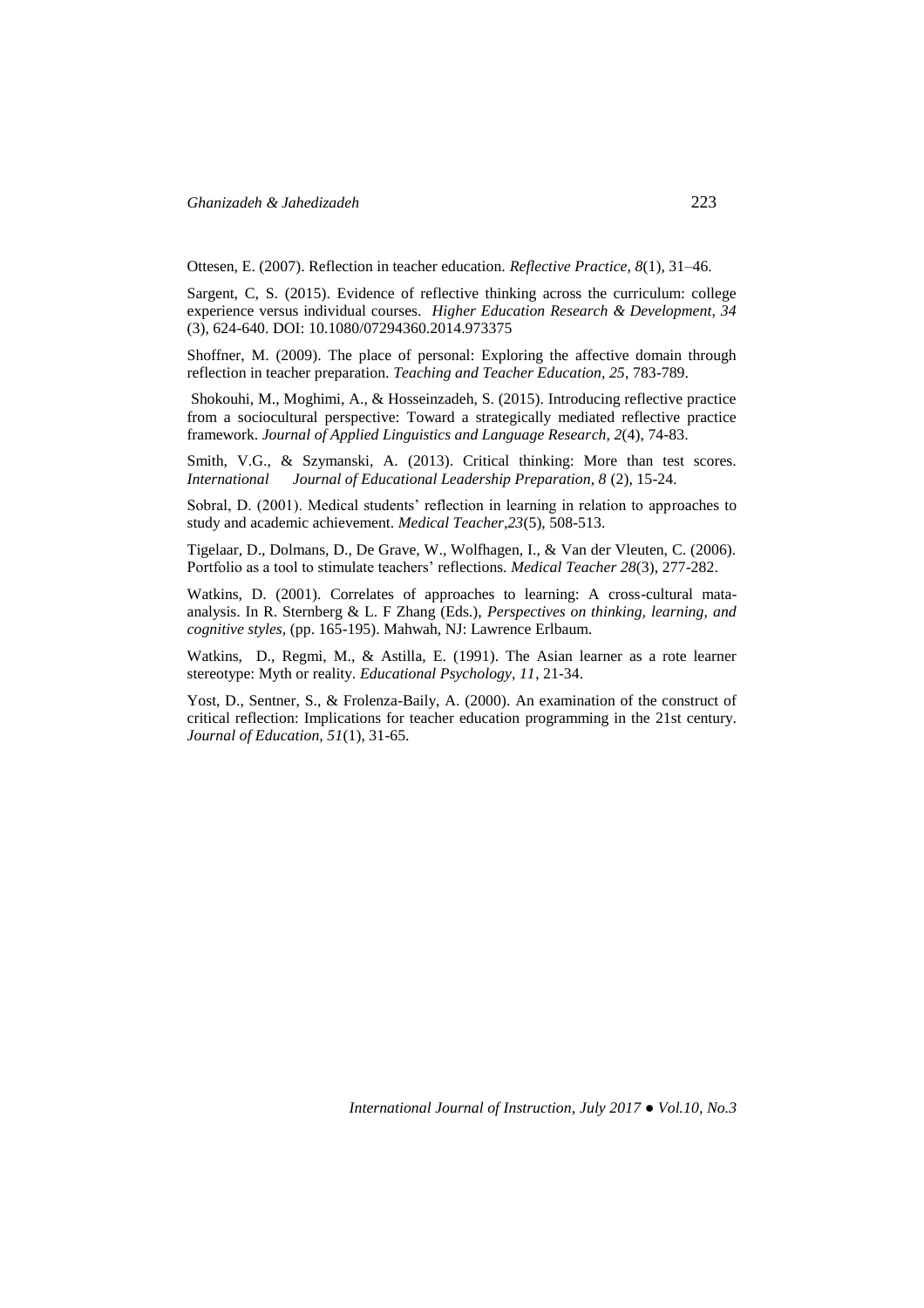#### **Turkish Abstract**

## **Yansıtıcı Düşünme Anketinin Farsça Versiyonunun Doğrulanması ve İran Üniversite Öğrencilerinin Yansıtıcı Düşünce ve Akademik Başarılarının İncelenmesi**

Yükseköğretimdeki araştırmacılar, mesleki disiplin uygulamalarının geliştirilmesinde yansıtıcı düşünmenin ayrılmaz bir parça olduğuna inanmaktadırlar. Yansıtıcı düşünmenin araştırılmasındaki en önemli konulardan biri yansıtıcı düşünmenin kavramsallaştırılması ve değerlendirilmesi etrafında şekillenmektedir. Yıllar boyunca araştırmacılar, yansıtıcı düşünmeyi ölçmek için çeşitli yöntemler ve ölçekler kullanmışlardır. En yaygın olarak bilinen düşünsel ölçeklerden biri Kember ve diğerleri tarafından geliştirilmiş ve onaylanmıştır. (2000). B ölçek "Reflektif Düşünme Anketi (RTQ)" başlıklı ve dört tür yansıtıcı düşünceyi ölçen 16 madde içermektedir: Anlama (UND); Yansıtma (REF); Eleştirel yansıma (CREF); Alışılmış eylem (HA). Bu çalışma, yüz doksan altı İngilizce yabancı dil (EFL) üniversite öğrencisi arasında RTQ'nun Farsça versiyonunun geçerliliğini sağlamayı amaçlamaktadır.

Anahtar Kelimeler: EFL öğrencileri, yansıtıcı düşünme, dil öğrenme başarısı (GPA), anlama (UND), yansıtma (REF), eleştirel yansıtma (CREF), alışılmış eylem (HA)

#### **French Abstract**

## **Valider la Version persane de Questionnaire Pensant Réfléchissant et des Investigations de la Pensée Réfléchissante des Étudiants Universitaires iraniens et l'Accomplissement Universitaire**

Les érudits dans l'enseignement supérieur considèrent la pensée réfléchissante comme intégral au développement de pratiques disciplinaires professionnelles. Un des problèmes majeurs dans étude de pivots pensants réfléchissants autour de sa conceptualisation et évaluation. Au fil des ans, les chercheurs ont utilisé plusieurs méthodes et échelles pour mesurer la pensée réfléchissante. Une de des échelles le plus largement connue de pensée réfléchissante a été construite et validée par Kember et d'autres. (2000). Il a droit ' le Questionnaire Pensant Réfléchissant(Réfléchi) (RTQ) ' et inclut 16 articles mesurant quatre types de pensée réfléchissante: compréhension (UND); réflexion(reflet) (RÉF); réflexion(reflet) critique (CREF); action habituelle (HA). L'étude présente a visé à valider la version persane de RTQ parmi cent quatre-vingt-seize anglais langue étrangère (EFL) des étudiants universitaires.

Mots Clés: EFL apprenants, pensée réfléchissante, accomplissement de langue (GPA) compréhension (UND), réflexion(reflet) (RÉF), réflexion(reflet) critique (CREF), action habituelle (HA)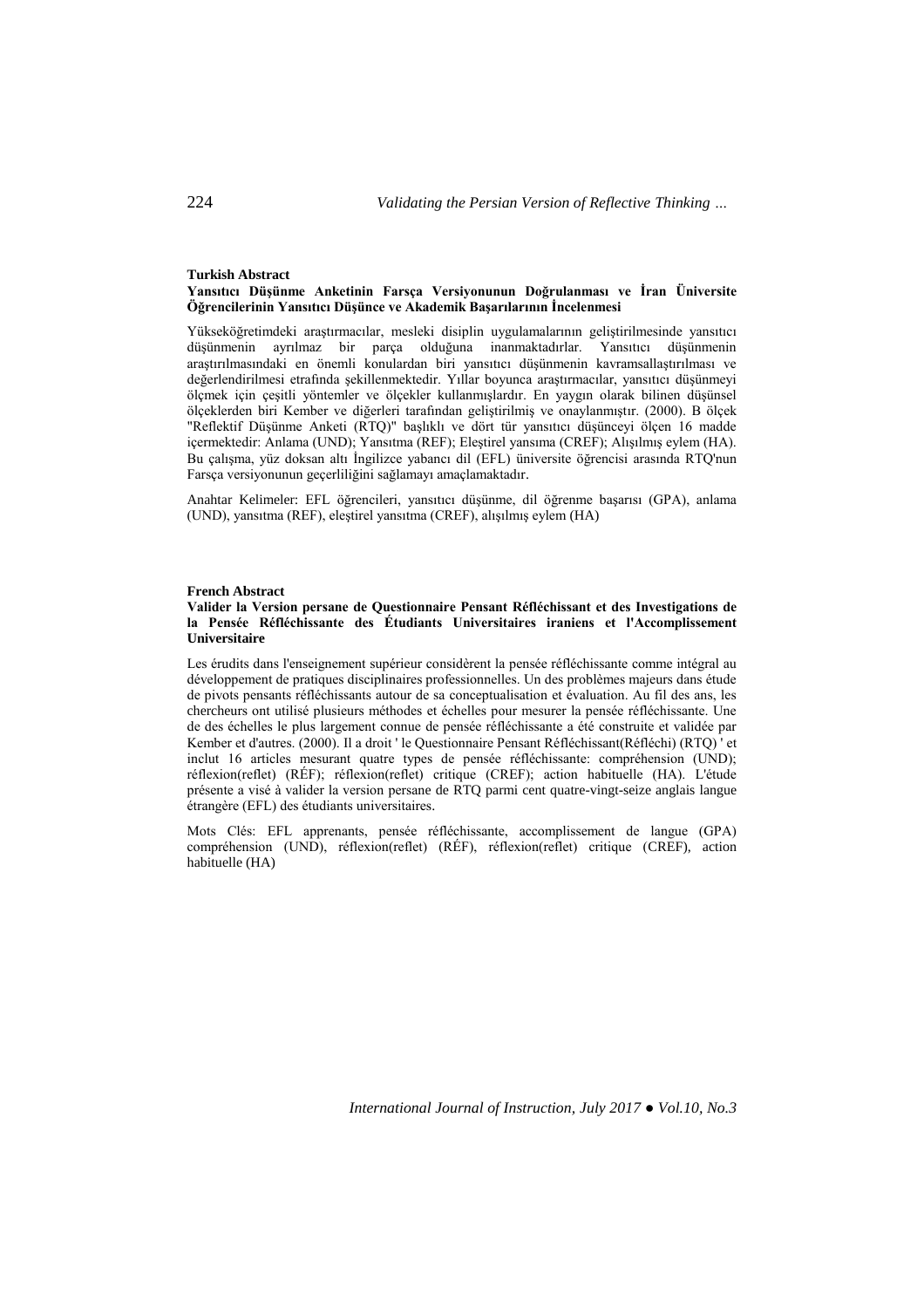### **Arabic Abstract**

**التحقق من النسخة الفارسية من استبيان التفكير العاكسة واستنباط التفكير العكوري لدى طالب الجامعة اإليرانية واإلنجاز األكاديمي**

يعتبر علماء التعليم العالي التفكير التأملي جزءا ال يتجزأ من تطوير الممارسات التأديبية المهنية. واحدة من القضايا الرئيسية في دراسة التفكير التأملي محورية حول تصورها والتقييم. على مر السنين، استخدم الباحثون عدة طرق ومقاييس لقياس التفكير التأملي. واحدة من أكثر المقاييس المعروفة على نطاق واسع من التفكير التأملي تم بناؤها والتحقق من صحتها من قبل كيمبر وآخرون. )0222(. وعنوانه "استبيان التفكير العاكس" )*RTQ* )ويشمل 61 بندا يقيس أربعة أنواع من التفكير التأملي: الفهم )UND). انعكاس )REF)؛ انعكاس النقدي )CREF )العمل المعتاد )HA). هدفت هذه الدراسة إلى التحقق من صحة النسخة الفارسية من RTQ من بين مائة وتسعين اإلنجليزية كلغة أجنبية )EFL )طالب الجامعات.

الكلمات الرئيسية: المتعلمين اللغة اإلنجليزية كلغة أجنبيةEFL ، التفكير العاكسة، واإلنجاز اللغوي )GPA)، والتفاهم )UND)، و انعكاس )REF)، انعكاس النقدي )كريف(، والعمل المعتاد )HA)

### **German Abstract Validierung der persischen Version des reflektierenden Denken Fragebogens und Probing Reflective Thinking und akademische Leistung der iranischen Universitätsstudenten**

Gelehrte in der Hochschulbildung sehen das reflektierende Denken als integraler Bestandteil der Entwicklung von professionellen Disziplinarpraktiken an. Eines der Hauptprobleme beim Studium des reflektierenden Denkens ist die Konzeption und Bewertung. Im Laufe der Jahre haben die Forscher mehrere Methoden und Skalen verwendet, um das reflektierende Denken zu messen. Eine der bekanntesten Skalen des reflektierenden Denkens wurde von Kember et al. Konstruiert und validiert. (2000). Es handelt sich um einen "Reflektierenden Denken Fragebogen (RDF)" und umfasst 16 Punkte, die vier Arten von reflektierendem Denken messen: Verständnis (UND); Reflexion (REF); Kritische Reflexion (KREF); Gewohnheitsaktion (GA). Die vorliegende Studie zielte darauf ab, die persische Version von RDF unter einhundertsechsundneunzig Englisch als Fremdsprache (EAZ) Universitätsstudenten zu validieren.

Schlüsselwörter: EAZ-Lernende, reflektierendes Denken, Spracherfolg (SE), Verständnis (UND), Reflexion (REF), kritische Reflexion (KREF), Gewohnheitsaktion (GA)